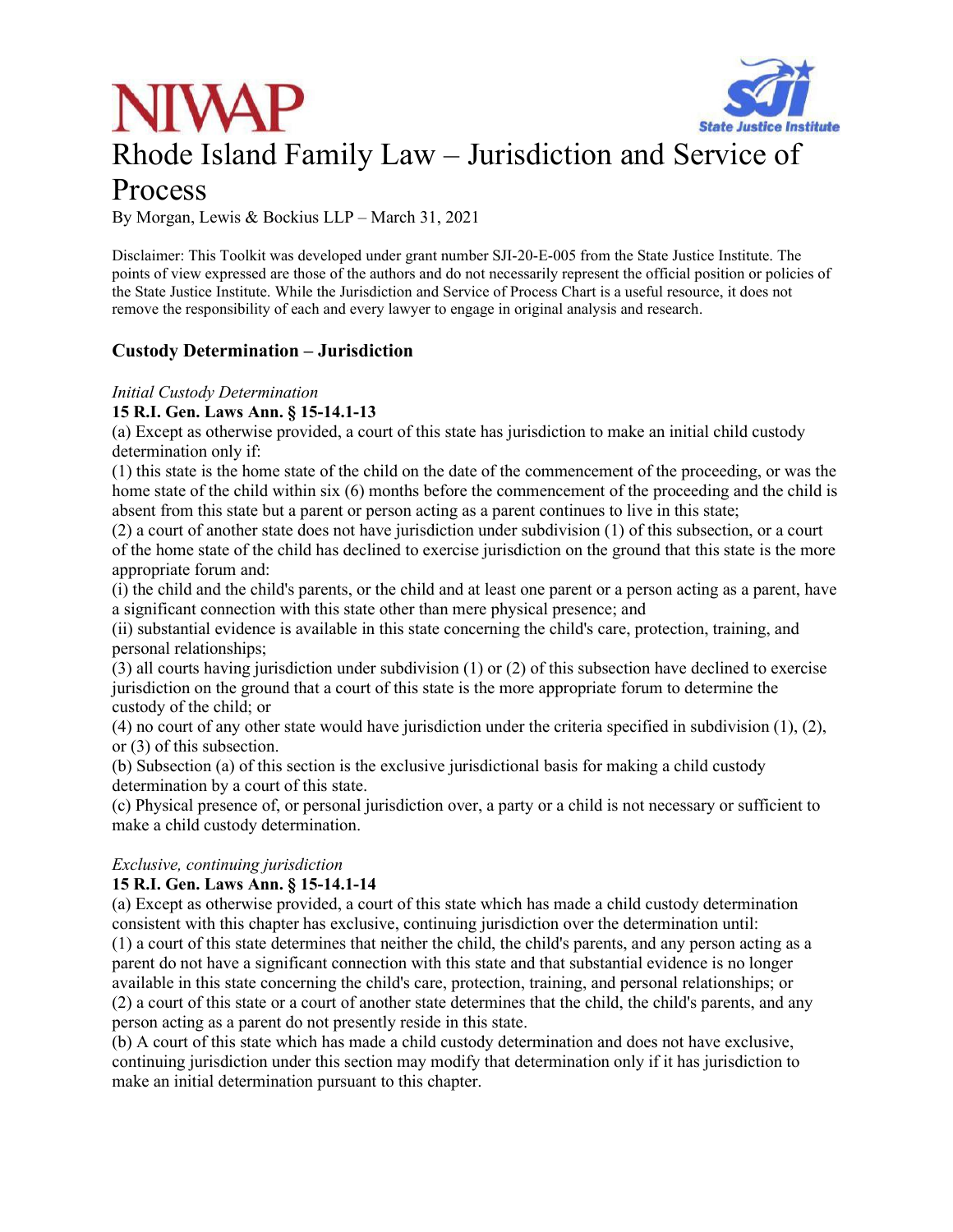



*Temporary Emergency Jurisdiction*  **15 R.I. Gen. Laws Ann. § 15-14.1-16** 

(a) A court of this state has temporary emergency jurisdiction if the child is present in this state and the child has been abandoned or it is necessary in an emergency to protect the child because the child, or a sibling or parent of the child, is subjected to or threatened with mistreatment or abuse.

(b) If there is no previous child custody determination that is entitled to be enforced under this chapter and a child custody proceeding has not been commenced in a court of a state having jurisdiction, a child custody determination made under this section remains in effect until an order is obtained from a court of a state having jurisdiction. If a child custody proceeding has not been or is not commenced in a court of a state having jurisdiction, a child custody determination made under this section becomes a final determination, if it so provides and this state becomes the home state of the child.

(c) If there is a previous child custody determination that is entitled to be enforced under this chapter, or a child custody proceeding has been commenced in a court of a state having jurisdiction, any order issued by a court of this state under this section must specify in the order a period that the court considers adequate to allow the person seeking an order to obtain an order from the state having jurisdiction. The order issued in this state remains in effect until an order is obtained from the other state within the period specified or the period expires.

(d) A court of this state which has been asked to make a child custody determination under this section, upon being informed that a child custody proceeding has been commenced in, or a child custody determination has been made by, a court of a state having jurisdiction, shall immediately communicate with the other court. A court of this state which is exercising jurisdiction, upon being informed that a child custody proceeding has been commenced in, or a child custody determination has been made by, a court of another state under a statute similar to this section shall immediately communicate with the court of that state to resolve the emergency, protect the safety of the parties and the child, and determine a period for the duration of the temporary order.

Even though a court may invoke emergency jurisdiction if it is exercised consistently with the laws of the state wherein that court is located, emergency jurisdiction continues only for as long as the emergency exists or until a court that has jurisdiction to enter or modify a permanent child custody order is apprised of the situation and accepts responsibility. Nadeau v. Nadeau, 716 A.2d 717 (1998).

Evidence supported family court's exercise of jurisdiction under emergency-jurisdiction procedure of Uniform Child Custody Jurisdiction Act (UCCJA) to grant temporary custody of child to father and restrain mother from removing child from Rhode Island to New York; child was present in Rhode Island, father's allegation that stepfather abused child was supported by child's testimony that stepfather treated him harshly because stepfather did not like way child looked at him or because child told stepfather that he was not child's father, and stepfather's presence and behavior were not considered by New York court in granting custody to mother. Duffy v. Reeves, 619 A.2d 1094 (1993).

# **Custody Determination – Service/Notification Requirements**

### **15 R.I. Gen. Laws Ann. § 15-14.1-17**

(a) Before a child custody determination is made under this chapter, notice and an opportunity to be heard in accordance with this chapter must be given to all persons entitled to notice under the law of this state as in child custody proceedings between residents of this state, any parent whose parental rights have not been previously terminated, and any person having physical custody of the child.

(b) This chapter does not govern the enforceability of a child custody determination made without notice or an opportunity to be heard.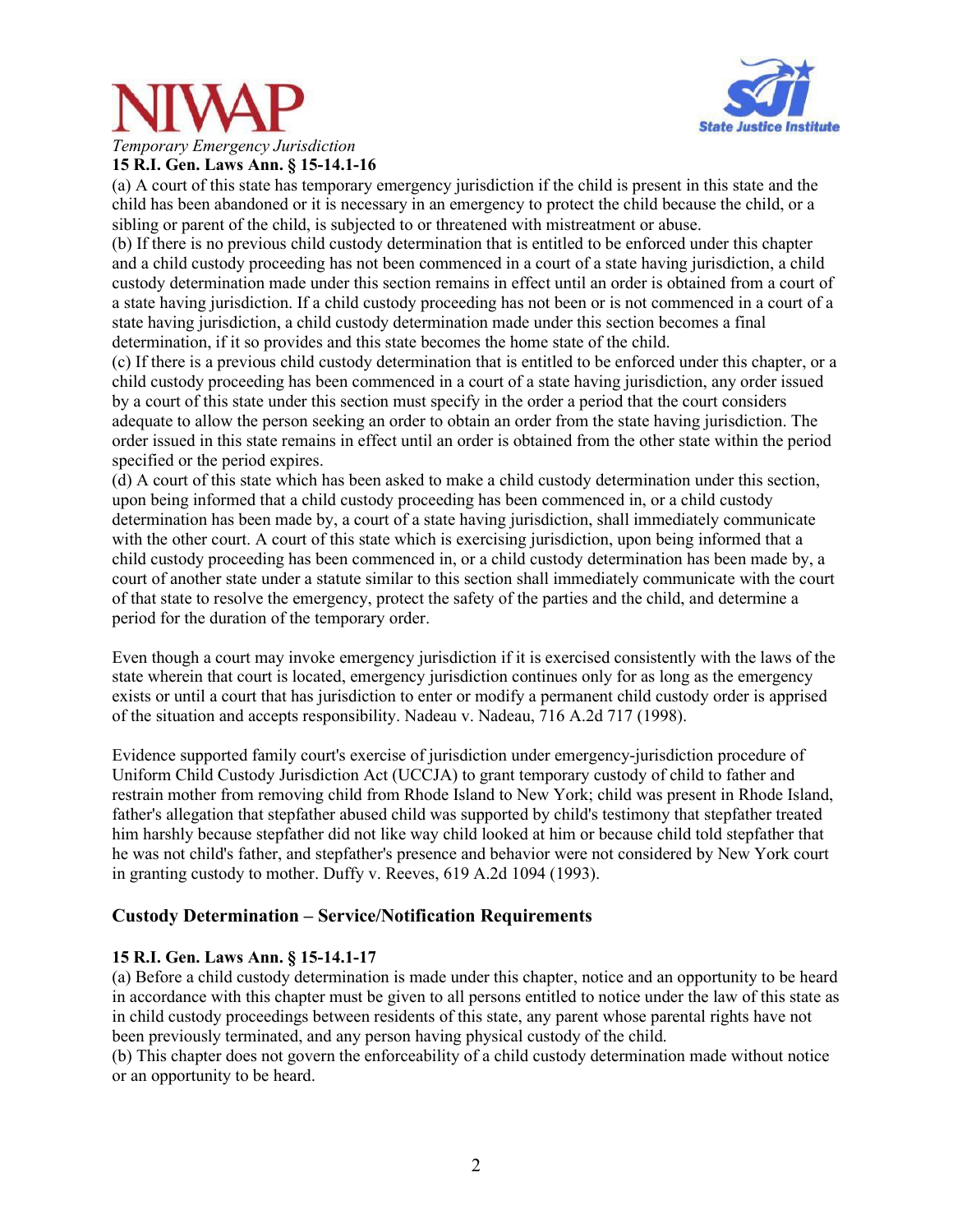



(c) The obligation to join a party and the right to intervene as a party in a child custody proceeding under this chapter are governed by the law of this state as in child custody proceedings between residents of this state.

# **15 R.I. Gen. Laws Ann. § 15-14.1-31**

Except as otherwise provided, the petition and order must be served, by any method authorized by the law of this state, upon respondent and any person who has physical custody of the child.

# **Paternity and Child Support Proceeding – Jurisdiction**

*Bases for jurisdiction over nonresident* 

#### **15 R.I. Gen. Laws Ann. § 15-23.1-201**

(a) In proceeding to establish or enforce a support order or to determine parentage of a child, a tribunal of this state may exercise personal jurisdiction over a nonresident individual or the individual's guardian or conservator if:

(1) The individual is personally served within this state pursuant to the Rules of Domestic Relations; (2) The individual submits to the jurisdiction of this state by consent in a record, by entering a general appearance, or by filing a responsive document having the effect of waiving any contest to personal jurisdiction;

(3) The individual resided with the child in this state;

(4) The individual resided in this state and provided prenatal expenses or support for the child;

(5) The child resides in this state as a result of the acts or directives of the individual;

(6) The individual engaged in sexual intercourse in this state and the child may have been conceived by that act of intercourse;

(7) The individual asserted parentage of a child by completing an affidavit of paternity in this state signed by both parents; or

(8) There is any other basis consistent with the constitutions of this state, and the United States for the exercise of personal jurisdiction.

(b) The bases of personal jurisdiction set forth in subsection (a) or in any other law of this state may not be used to acquire personal jurisdiction for a tribunal of this state to modify a child support order of another state unless the requirements of  $\S 15-23.1-611$  or, in the case of a foreign support order, unless the requirements of  $\S$  1523.1 -615 are met.

### **15 R.I. Gen. Laws Ann. § 15-8-7**

(a) The family court has jurisdiction of an action commenced under §§ 15-8-1--15-8-26, and all remedies for the enforcement of orders for the expense of pregnancy and confinement for the mother, and for education, necessary support and maintenance, or funeral expenses for legitimate children shall apply. The court has continuing jurisdiction to modify or revoke an order and to increase or decrease amounts fixed by order for future education and necessary support and maintenance. All remedies under the Uniform Interstate Family Support Act,  $\S_6$  15-23.1-101--15-23.1-903, are available for enforcement of duties of support and maintenance under §§ 15-8-1--15-8-26.

(b) A person who has had sexual intercourse in this state submits to the jurisdiction of the courts of this state as to any action with respect to a child who may have been conceived by that act of intercourse. In addition, the court may exercise jurisdiction over a nonresident individual pursuant to § 15-23.1-201. Jurisdiction shall be acquired by service made in accordance with § 9-5-33.

*Continuing, exclusive jurisdiction to modify child support order*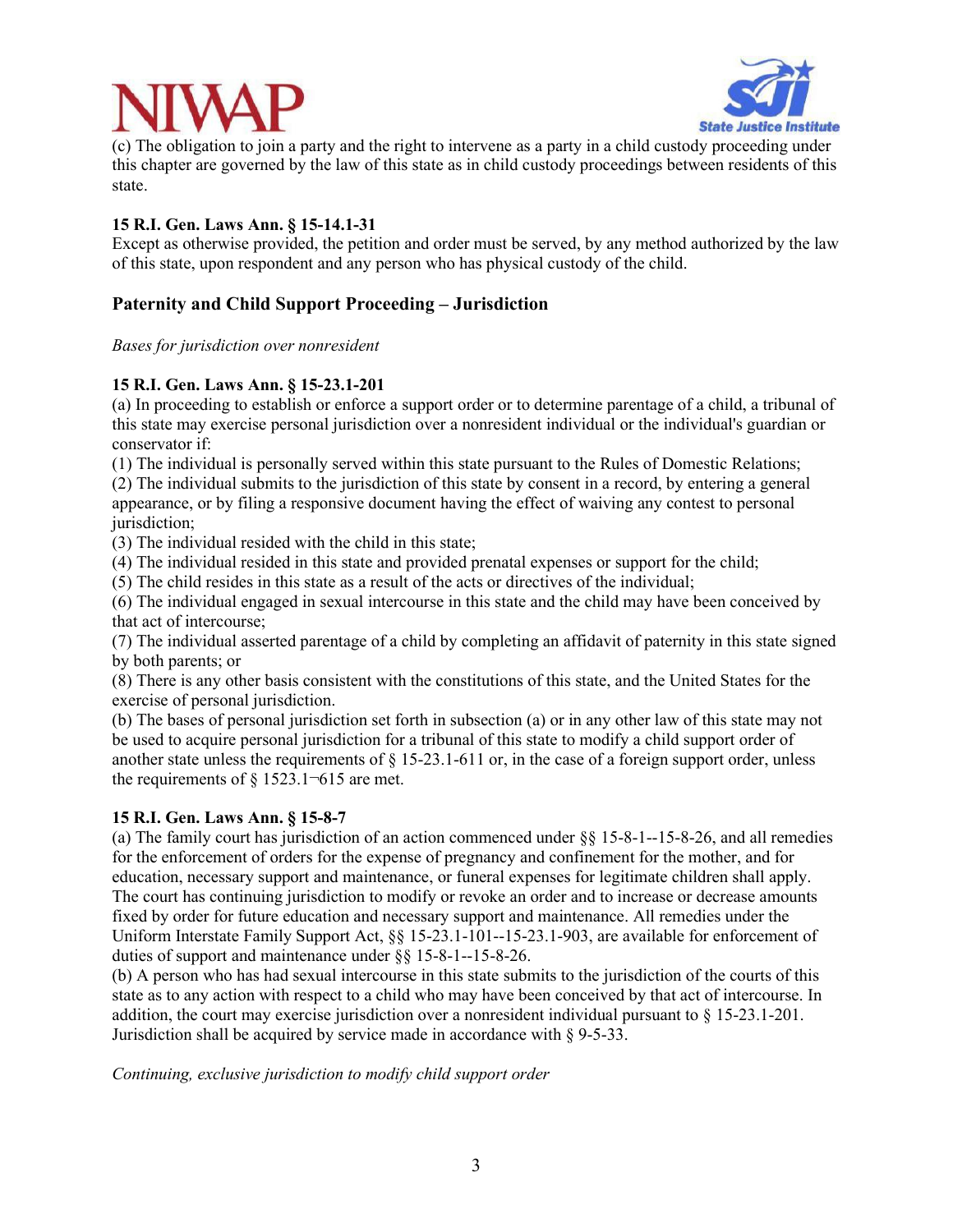



#### **15 R.I. Gen. Laws Ann. § 15-23.1-205**

a) A tribunal of this state that has issued a support order consistent with the law of this state has and shall exercise continuing, exclusive jurisdiction to modify its child support order if the order is the controlling order, and:

(1) At the time of the filing of a request for modification this state is the residence of the obligor, the individual obligee, or the child for whose benefit the support order is issued; or

(2) Even if this state is not the residence of the obligor, the individual obligee, or the child for whose benefit the support order is issued, the parties consent in a record or in open court that the tribunal of this state may continue to exercise jurisdiction to modify its order.

(b) A tribunal of this state that has issued a child support order consistent with the law of this state may not exercise continuing, exclusive jurisdiction to modify the order if:

(1) all of the parties who are individuals file consent in a record with the tribunal of this state that a tribunal of another state that has jurisdiction over at least one of the parties who is an individual or that is located in the state of residence of the child may modify the order and assume continuing, exclusive jurisdiction; or

(2) its order is not the controlling order.

(c) If a tribunal of another state has issued a child support order pursuant to the Uniform Interstate Family Support Act or a law similar to this chapter which modifies a child-support order of a tribunal of this state, tribunals of this state shall recognize the continuing, exclusive jurisdiction of the tribunal of the other state.

(d) A tribunal of this state that lacks continuing, exclusive jurisdiction to modify a child-support order may serve as an initiating tribunal to request a tribunal of another state to modify a support order issued in that state.

(e) A temporary support order issued ex parte or pending resolution of a jurisdictional conflict does not create continuing, exclusive jurisdiction in the issuing tribunal.

*Continuing jurisdiction to enforce child support order* 

#### **15 R.I. Gen. Laws Ann. § 15-23.1-206**

(a) A tribunal of this state that has issued a child-support order consistent with the law of this state may serve as an initiating tribunal to request a tribunal of another state to enforce:

(1) The order, if the order is the controlling order, and has not been modified by a tribunal of another state that assumed jurisdiction pursuant to the Uniform Interstate Family Support Act; or

(2) A money judgment for arrears of support and interest on the order accrued before a determination that an order of a tribunal of another state is the controlling order.

(b) A tribunal of this state having continuing jurisdiction over a support order may act as a responding tribunal to enforce the order.

For a parental support proceeding: 15 R.I. Gen. Laws Ann. § 15-23.1-104

(a) A tribunal of this state shall apply this chapter to a support proceeding involving:

(1) A foreign support order;

(2) A foreign tribunal; or

(3) An obligee, obligor or a child residing in a foreign country.

(b) A tribunal of this state that is requested to recognize and enforce a support order on the basis of comity may apply the procedural and substantive provisions of this chapter.

(c) Article 7 of this chapter applies only to a support proceeding under the convention. In such a proceeding, if a provision of article 7 is inconsistent with articles 1 through 6, the provisions of article 7 controls.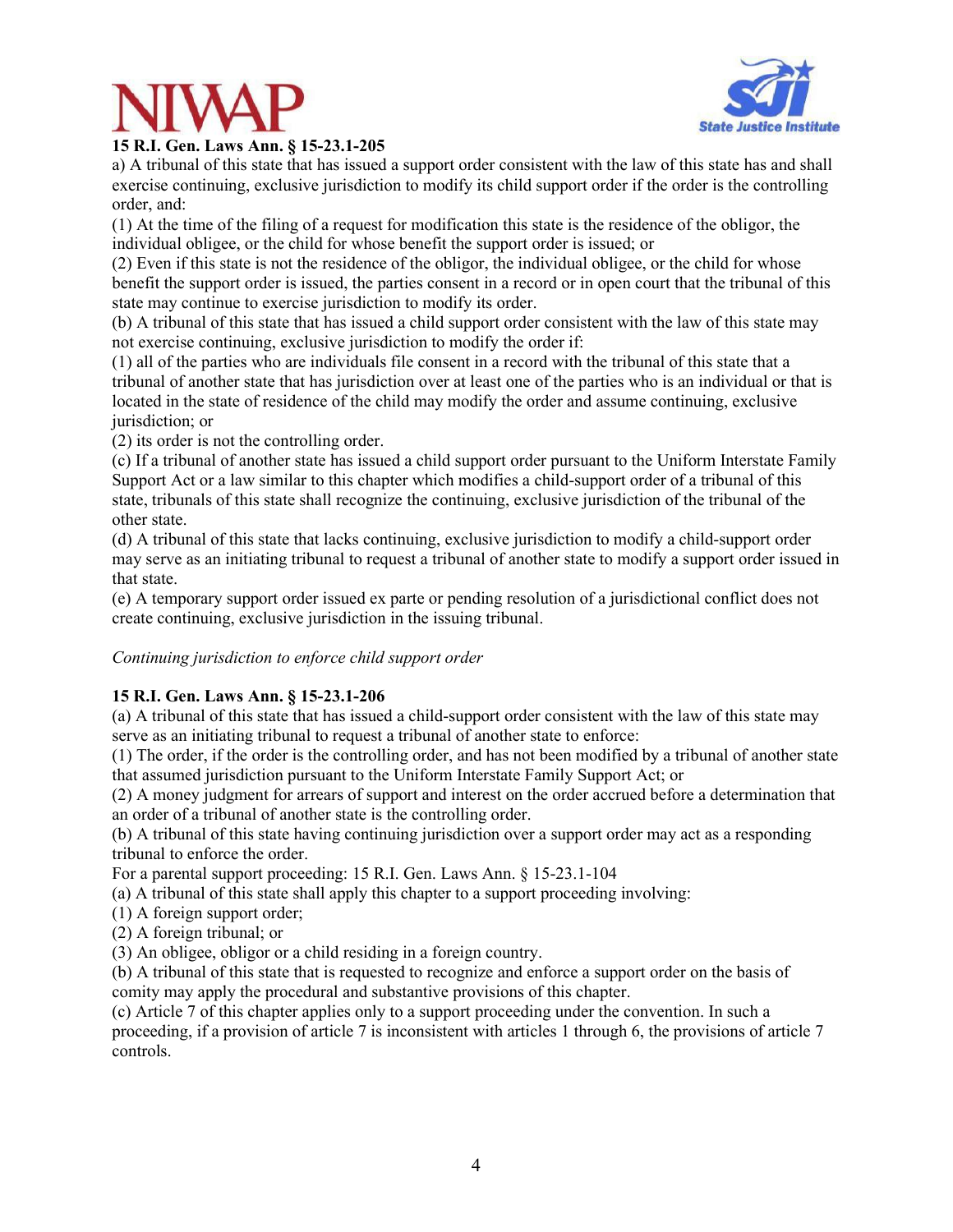



#### **Paternity and Child Support Proceeding – Service/Notification Requirements**

### **15 R.I. Gen. Laws Ann. § 15-23.1-210**

A tribunal of this state exercising personal jurisdiction over a nonresident in a proceeding under this chapter, under other law of this state relating to a support order, or recognizing a foreign support order may receive evidence from outside this state pursuant to § 15-23.1-316, communicate with a tribunal outside this state pursuant to  $\S 15-23.1-317$ , and obtain discovery through a tribunal outside this state pursuant to  $\S 15$ -23.1 $\neg$ 318. In all other respects,  $\S \ \ \frac{15}{10}$  -616 of this chapter do not apply and the tribunal shall apply the procedural and substantive law of this state.

# **Child Abuse/Neglect Proceeding – Jurisdiction**

#### **14 R.I. Gen. Laws Ann. § 14-1-5**

The court shall, as set forth in this chapter, have exclusive original jurisdiction in proceedings: (1) Concerning any child residing or being within the state who is: (i) delinquent; (ii) wayward; (iii) dependent; (iv) neglected; or (v) mentally disabled;

(2) Concerning adoption of children;

(3) To determine the paternity of any child alleged to have been born out of wedlock and to provide for the support and disposition of that child in case that child or its mother has residence within the state.

#### **14 R.I. Gen. Laws Ann. § 14-1-6**

(a) When the court shall have obtained jurisdiction over any child prior to the child having attained the age of eighteen (18) years by the filing of a petition alleging that the child is wayward or delinquent pursuant to § 14-15, the child shall, except as specifically provided in this chapter, continue under the jurisdiction of the court until he or she becomes nineteen (19) years of age, unless discharged prior to turning nineteen (19).

(b) When the court shall have obtained jurisdiction over any child prior to the child's eighteenth (18th) birthday by the filing of a miscellaneous petition or a petition alleging that the child is dependent, neglected, or abused pursuant to  $\S$  14-1-5 and 40-11-7 or 42-72-14, the child shall, except as specifically provided in this chapter, continue under the jurisdiction of the court until he or she becomes eighteen (18) years of age; provided, that at least six (6) months prior to a child turning eighteen (18) years of age, the court shall require the department of children, youth and families to provide a description of the transition services including the child's housing, health insurance, education and/or employment plan, available mentors and continuing support services, including workforce supports and employment services afforded the child in placement, or a detailed explanation as to the reason those services were not offered. As part of the transition planning, the child shall be informed by the department of the opportunity to voluntarily agree to extended care and placement by the department and legal supervision by the court until age twenty-one (21). The details of a child's transition plan shall be developed in consultation with the child, wherever possible, and approved by the court prior to the dismissal of an abuse, neglect, dependency, or miscellaneous petition before the child's twenty-first birthday.

(c) A child, who is in foster care on their eighteenth birthday due to the filing of a miscellaneous petition or a petition alleging that the child is dependent, neglected, or abused pursuant to §§ 14-1-5, 40-11-7 or 4272¬14, may voluntarily elect to continue responsibility for care and placement from DCYF and to remain under the legal supervision of the court as a young adult until age twenty-one (21), provided: (1) The young adult was in the legal custody of the department at age eighteen (18); and

(2) The young adult is participating in at least one of the following:

(i) Completing the requirements to receive a high school diploma or GED;

(ii) Completing a secondary education or a program leading to an equivalent credential; enrolled in an institution that provides postsecondary or vocational education;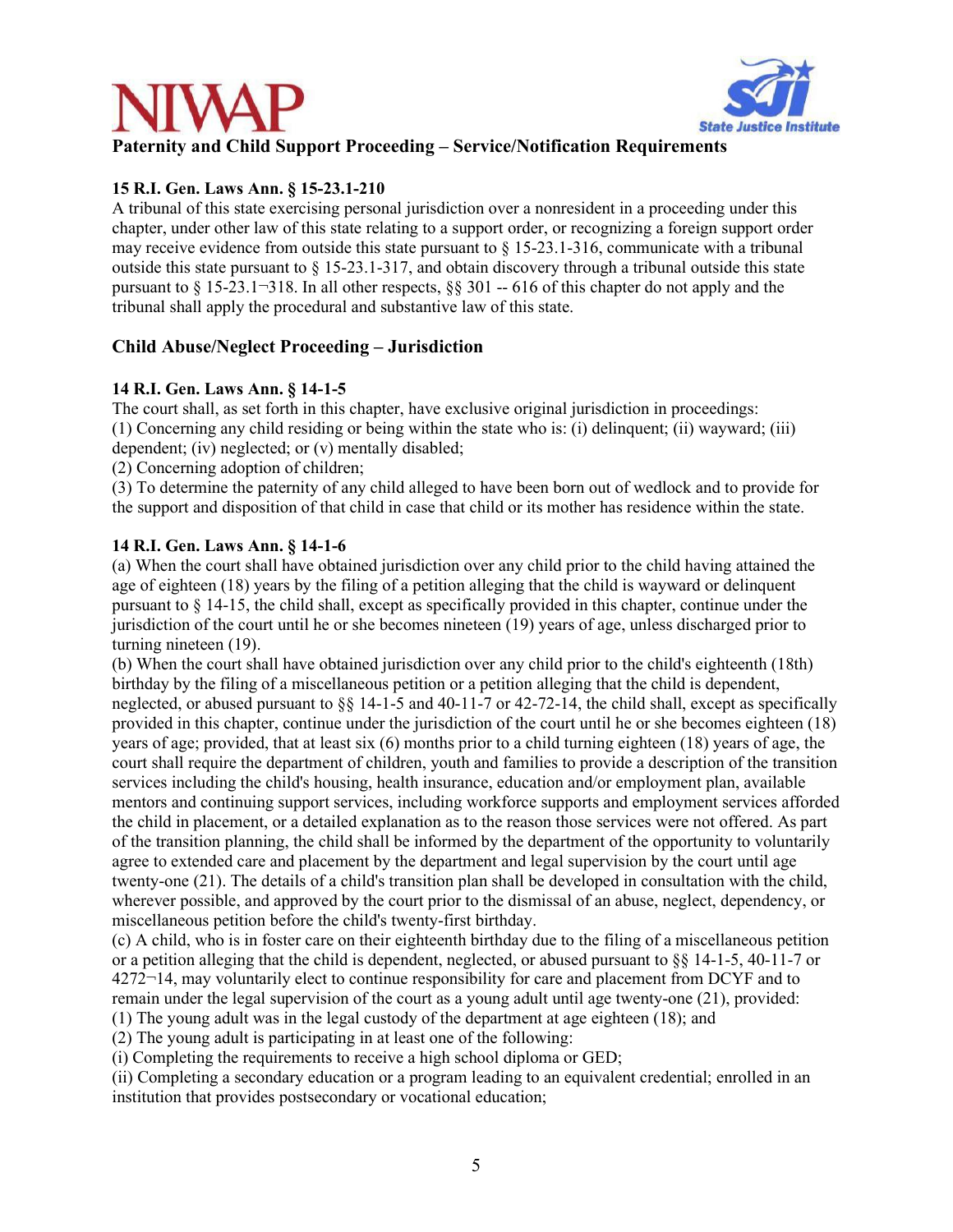



(iii) Participating in a job-training program or an activity designed to promote or remove barriers to employment;

(iv) Be employed for at least eighty (80) hours per month; or

(v) Incapable of doing any of the foregoing due to a medical condition that is regularly updated and documented in the case plan.

(d) A former foster child who was adopted or placed in guardianship with an adoption assistance agreement or a guardianship assistance agreement that was executed on or after his or her sixteenth birthday and prior to his or her eighteenth birthday may voluntarily agree to extended care and placement by the department and legal supervision by the court until age twenty-one (21) if the young adult satisfies the requirements in subsection  $(c)(2)$ . Provided, however, the department retains the right to review the request and first attempt to address the issues through the adoption assistance agreement by providing post adoptive or post guardianship support services to the young adult and his or her adoptive or guardianship family.

(e) Upon the request of the young adult, who voluntarily agreed to the extension of care and placement by the department and legal supervision by the court, pursuant to subsections (c) and (d) of this section, the court's legal supervision and the department's responsibility for care and placement may be terminated. Provided, however, the young adult may request reinstatement of responsibility and resumption of the court's legal supervision at any time prior to his or her twenty-first birthday if the young adult meets the requirements set forth in subsection  $(c)(2)$ . If the department wishes to terminate the court's legal supervision and its responsibility for care and placement, it may file a motion for good cause. The court may exercise its discretion to terminate legal supervision over the young adult at any time. (f) The court may retain jurisdiction of any child who is seriously emotionally disturbed or developmentally delayed pursuant to  $\frac{242-72-5(b)(24)(v)}{24}$  until that child turns age twenty-one (21) when the court shall have obtained jurisdiction over any child prior to the child's eighteenth birthday by the filing of a miscellaneous petition or a petition alleging that the child is dependent, neglected, and/or abused pursuant to §§ 14-1-5, and 4011-7, or 42-72-14.

(g) The department of children, youth and families shall work collaboratively with the department of behavioral healthcare, developmental disabilities and hospitals, and other agencies, in accordance with § 14-1-59, to provide the family court with a transition plan for those individuals who come under the court's jurisdiction pursuant to a petition alleging that the child is dependent, neglected, and/or abused and who are seriously emotionally disturbed or developmentally delayed pursuant to  $\S$  42-72-5(b)(24)(v). This plan shall be a joint plan presented to the court by the department of children, youth and families and the department of behavioral healthcare, developmental disabilities and hospitals. The plan shall include the behavioral healthcare, developmental disabilities and hospitals' community or residential service level, health insurance option, education plan, available mentors, continuing support services, workforce supports and employment services, and the plan shall be provided to the court at least twelve (12) months prior to discharge. At least three (3) months prior to discharge, the plan shall identify the specific placement for the child, if a residential placement is needed. The court shall monitor the transition plan. In the instance where the department of behavioral healthcare, developmental disabilities and hospitals has not made timely referrals to appropriate placements and services, the department of children, youth and families may initiate referrals.

(h) The parent and/or guardian and/or guardian ad litem of a child who is seriously emotionally disturbed or developmentally delayed pursuant to  $\S 42-72-5(b)(24)(v)$ , and who is before the court pursuant to  $\S$  $14-1-5(1)$ (iii) through  $14-1-5(1)$ (v),  $40-11-7$  or  $42-72-14$ , shall be entitled to a transition hearing, as needed, when the child reaches the age of twenty (20) if no appropriate transition plan has been submitted to the court by the department of children, youth and families and the department of behavioral healthcare, developmental disabilities and hospitals. The family court shall require that the department of behavioral healthcare, developmental disabilities and hospitals shall immediately identify a liaison to work with the department of children, youth and families until the child reaches the age of twenty-one (21) and an immediate transition plan be submitted if the following facts are found: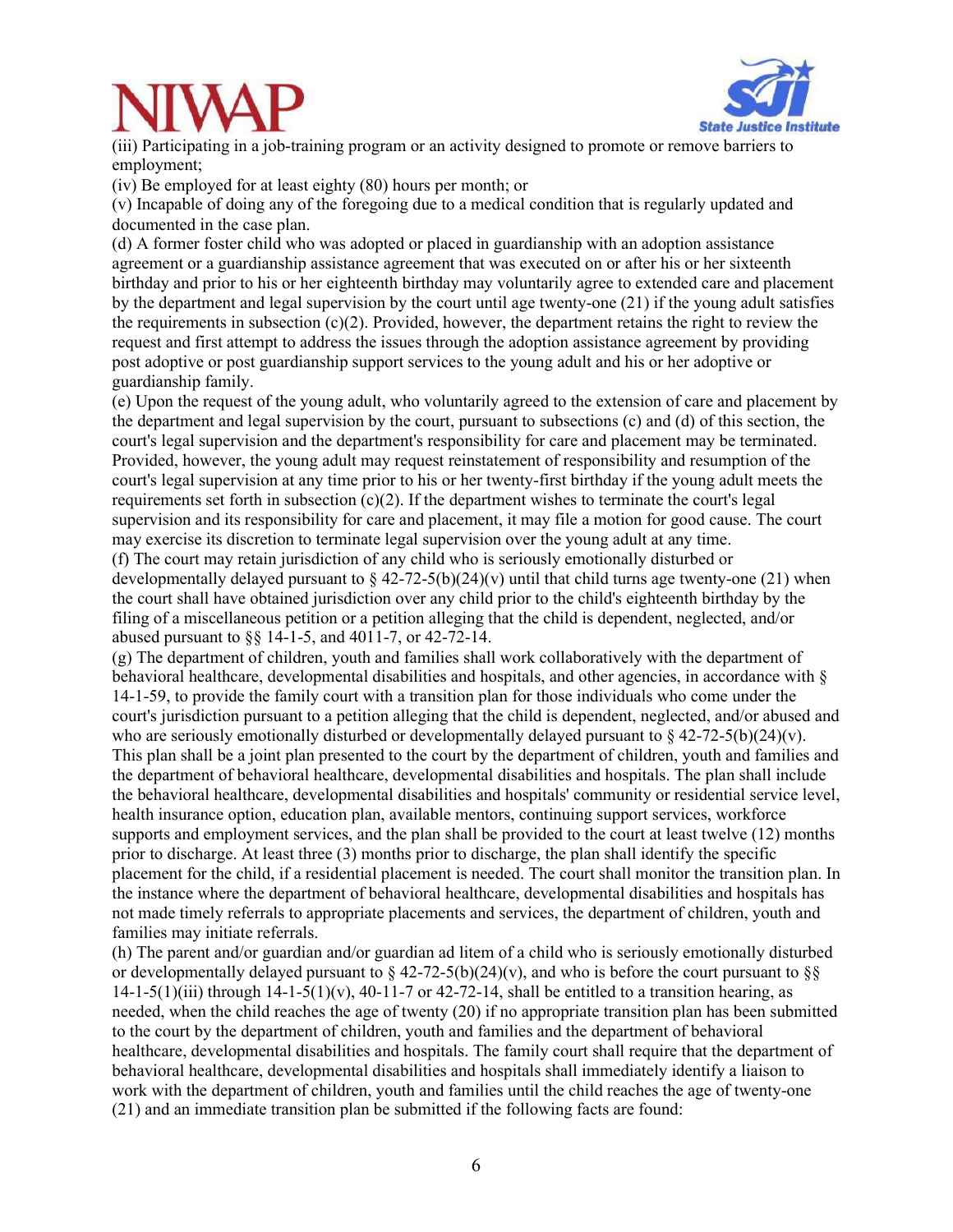



(1) No suitable transition plan has been presented to the court addressing the levels of service appropriate to meet the needs of the child as identified by the department of behavioral healthcare, developmental disabilities and hospitals; or

(2) No suitable housing options, health insurance, educational plan, available mentors, continuing support services, workforce supports, and employment services have been identified for the child. (i) In any case where the court shall not have acquired jurisdiction over any person prior to the person's eighteenth (18th) birthday by the filing of a petition alleging that the person had committed an offense, but a petition alleging that the person had committed an offense that would be punishable as a felony if committed by an adult has been filed before that person attains the age of nineteen (19) years of age, that person shall, except as specifically provided in this chapter, be subject to the jurisdiction of the court until he or she becomes nineteen (19) years of age, unless discharged prior to turning nineteen (19). (j) In any case where the court shall not have acquired jurisdiction over any person prior to the person attaining the age of nineteen (19) years by the filing of a petition alleging that the person had committed an offense prior to the person attaining the age of eighteen (18) years that would be punishable as a felony if committed by an adult, that person shall be referred to the court that had jurisdiction over the offense if it had been committed by an adult. The court shall have jurisdiction to try that person for the offense committed prior to the person attaining the age of eighteen (18) years and, upon conviction, may impose a sentence not exceeding the maximum penalty provided for the conviction of that offense. (k) In any case where the court has certified and adjudicated a child in accordance with the provisions of §§ 14-1¬7.2 and 14-1-7.3, the jurisdiction of the court shall encompass the power and authority to sentence the child to a period in excess of the age of nineteen (19) years. However, in no case shall the sentence be in excess of the maximum penalty provided by statute for the conviction of the offense. (l) Nothing in this section shall be construed to affect the jurisdiction of other courts over offenses committed by any person after he or she reaches the age of eighteen (18) years.

### **Child Abuse/Neglect Proceeding – Service/Notification Requirements**

### **14 R.I. Gen. Laws Ann. § 14-1-16**

Upon the filing of a petition, the justice, if satisfied that there is reasonable cause for the petition, may issue a summons requiring the child to appear before the court at a time and place named in it, and shall also cause a summons to be issued to at least one of the parents of the child if either of them is known to reside within the state, or if there is no parent, then to the guardian or other lawful custodian of the child, if there is one known to be so resident, and, if not, then to the person with whom the child resides, if known.

### **Divorce and Legal Separation – Jurisdiction**

#### **8 R.I. Gen. Laws Ann. § 8-10-3**

(a) There is hereby established a family court, consisting of a chief judge and eleven (11) associate justices, to hear and determine all petitions for divorce from the bond of marriage and from bed and board; all motions for allowance, alimony, support and custody of children, allowance of counsel and witness fees, and other matters arising out of petitions and motions relative to real and personal property in aid thereof, including, but not limited to, partitions, accountings, receiverships, sequestration of assets, resulting and constructive trust, impressions of trust, and such other equitable matters arising out of the family relationship, wherein jurisdiction is acquired by the court by the filing of petitions for divorce, bed and board and separate maintenance; all motions for allowance for support and educational costs of children attending high school at the time of their eighteenth (18th) birthday and up to ninety (90) days after high school graduation, but in no case beyond their nineteenth (19th) birthday; enforcement of any order or decree granting alimony and/or child support, and/or custody and/or visitation of any court of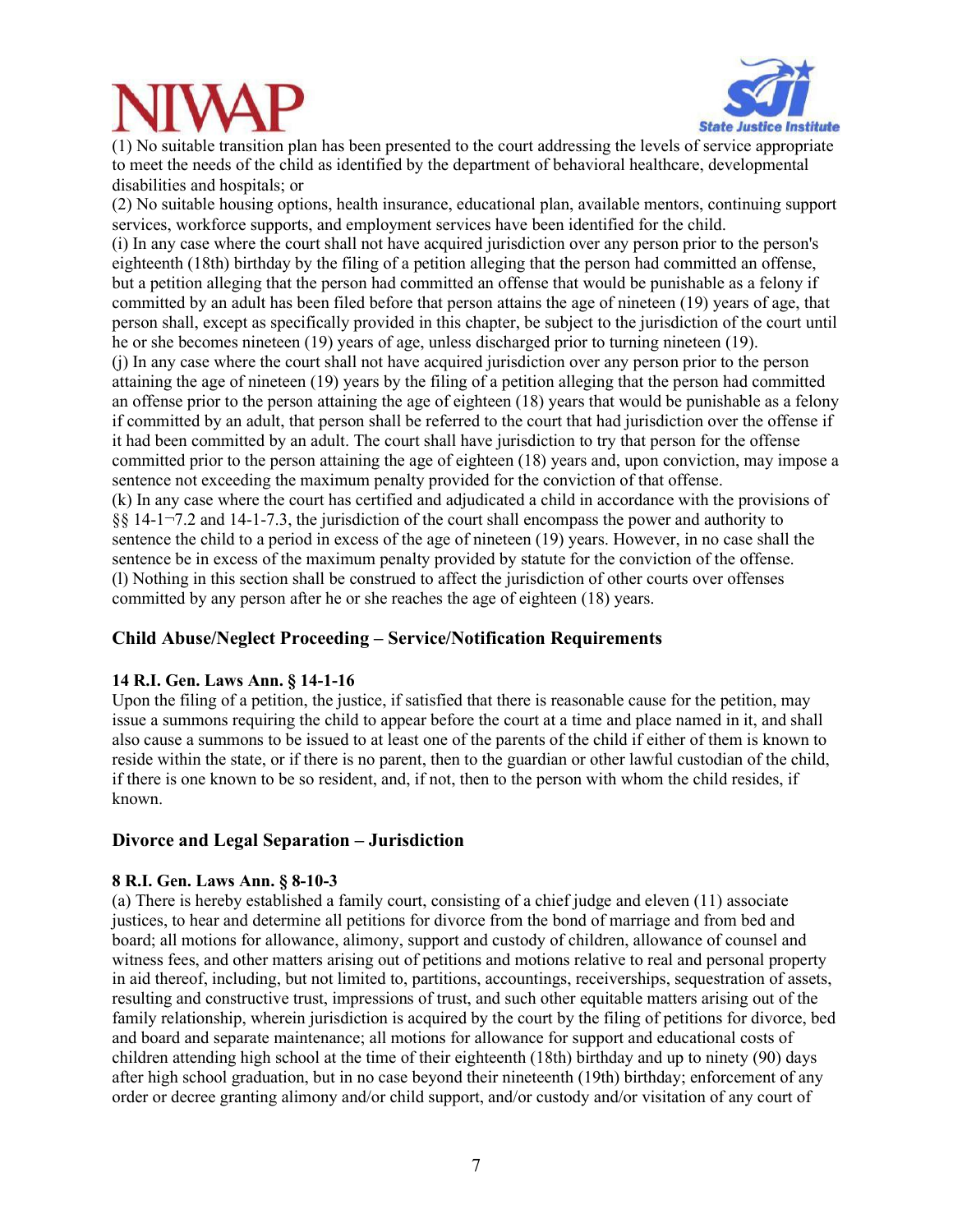



competent jurisdiction of another state; modification of any order or decree granting alimony and/or custody and/or visitation of any court of competent jurisdiction of another state on the ground that there has been a change of circumstances; modification of any order or decree granting child support of any court of competent jurisdiction of another state provided: (1) the order has been registered in Rhode Island for the purposes of modification pursuant to  $\S 15-23.1-611$ , or (2) Rhode Island issued the order and has continuing exclusive jurisdiction over the parties; antenuptial agreements, property settlement agreements and all other contracts between persons, who at the time of execution of the contracts, were husband and wife or planned to enter into that relationship; complaints for support of parents and children; those matters relating to delinquent, wayward, dependent, neglected, or children with disabilities who by reason of any disability requires special education or treatment and other related services; to hear and determine all petitions for guardianship of any child who has been placed in the care, custody, and control of the department for children, youth, and families pursuant to the provisions of chapter 1 of title 14 and chapter 11 of title 40; adoption of children under eighteen (18) years of age; change of names of children under the age of eighteen (18) years; paternity of children born out of wedlock and provision for the support and disposition of such children or their mothers; child marriages; those matters referred to the court in accordance with the provisions of  $\S$  14-1-28; those matters relating to adults who shall be involved with paternity of children born out of wedlock; responsibility for or contributing to the delinquency, waywardness, or neglect of children under sixteen (16) years of age; desertion, abandonment, or failure to provide subsistence for any children dependent upon such adults for support; neglect to send any child to school as required by law; bastardy proceedings and custody to children in proceedings, whether or not supported by petitions for divorce or separate maintenance or for relief without commencement of divorce proceedings; and appeals of administrative decisions concerning setoff of income tax refunds for past due child support in accordance with §§ 44-30.1-5 and 40-6-21. The holding of real estate as tenants by the entirety shall not in and of itself preclude the family court from partitioning real estate so held for a period of six (6) months after the entry of final decree of divorce. (b) The family court shall be a court of record and shall have a seal which shall contain such words and devices as the court shall adopt.

(c) The judges and clerk of the family court shall have power to administer oaths and affirmations. (d) The family court shall have exclusive initial jurisdiction of all appeals from any administrative agency or board affecting or concerning children under the age of eighteen (18) years and appeals of administrative decisions concerning setoff of income tax refunds, lottery set offs, insurance intercept, and lien enforcement provisions for past due child support, in accordance with §§ 44-30.1-5 and 40-6-21, and appeals of administrative agency orders of the department of human services to withhold income under chapter 16 of title 15.

(e) The family court shall have jurisdiction over those civil matters relating to the enforcement of laws regulating child care providers and child placing agencies.

(f) The family court shall have exclusive jurisdiction of matters relating to the revocation or nonrenewal of a license of an obligor due to noncompliance with a court order of support, in accordance with chapter 11.1 of title 15.

(g) Notwithstanding any general or public law to the contrary, the family court shall have jurisdiction over all protective orders provided pursuant to the Rhode Island general laws, when either party is a juvenile.

Once a complaint for divorce properly is filed in Family Court, the Family Court is not divested of subject-matter jurisdiction merely because the plaintiff has moved out of the state and changed his or her domicile. Rogers v. Rogers, 18 A.3d 491 (2011).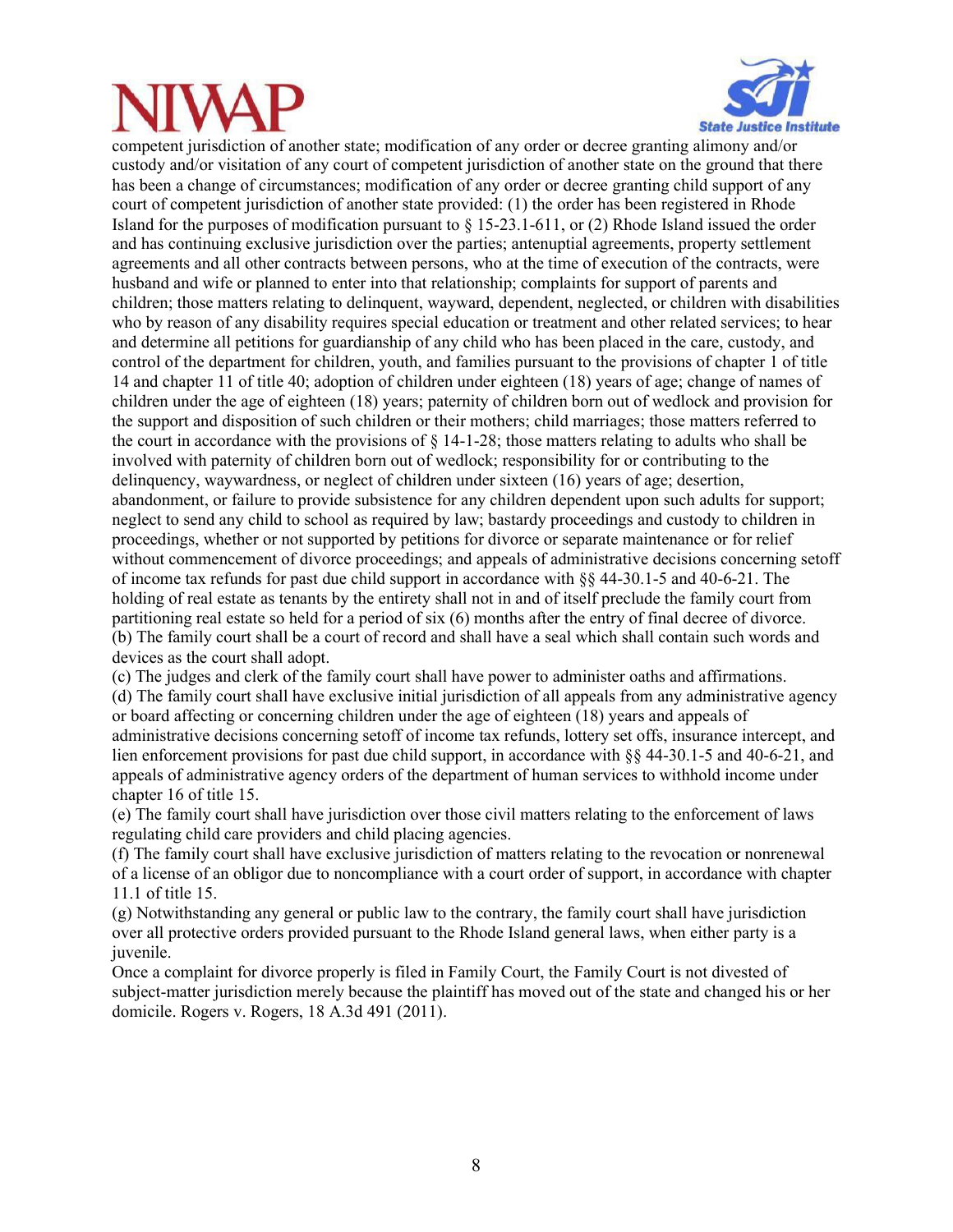



### **Divorce and Legal Separation – Service/Notification Requirements**

# **15 R.I. Gen. Laws Ann. § 15-5-20**

No person shall be entitled to a divorce from the bond of marriage unless the defendant, in accordance with rules adopted by the court, has been personally served with process if within the state, or with personal notice duly authenticated if out of the state, or unless the defendant has entered an appearance in the cause; or unless it appears to the satisfaction of the court that the petitioner does not know the address nor the residence of the defendant and has not been able to ascertain either after reasonable and due inquiry and search for six (6) months, in which case the court, or in vacation a judge of the court, may authorize notice by publication of the pendency of the petition for divorce to be given in a manner provided by law; provided, that in cases where indigence has been established, the court may, as an alternative to publication and upon motion and in appropriate circumstance, authorize an alternate means of service of process in the manner provided by Rule 4 of the family court rules of procedure for domestic relations.

### **15 R.I. Gen. Laws Ann. § 15-5-15**

Whenever any petition for divorce has been filed or is pending in the family court, and the court is of the opinion that sufficient notice of the pendency of the petition has not, from any cause, been given to the adverse party, the court may order notice or further notice to the adverse party to be given in the manner that the court may prescribe.

### **Adoption Proceeding – Jurisdiction**

#### **15 R.I. Gen. Laws Ann. § 15-7-4**

(a) Any person residing in Rhode Island may petition the family court for leave to adopt as his or her child any person younger than him or herself and under eighteen (18) years of age, and, if desired, for a change of the child's name, but the prayer of the petition by a person having a husband or wife shall not be granted unless the husband or wife joins in the petition; provided, that upon good cause shown and a showing that the granting of the petition for adoption would be in the best interests of the minor child, the prayer of the petition may be granted although the spouse of the petitioner is not a party to the petition. (b) The family court shall retain jurisdiction over any petition properly filed under subsection (a) when and if the petitioners become nonresidents after the petition is filed, but during the pendency of the action. (c) Any person not a resident of Rhode Island may petition the family court for leave to adopt as his or her child any person younger than him or herself and under eighteen (18) years of age, and, if desired, for a change of the child's name, if the child is at the time of the filing of the petition in the care and custody of a governmental child placing agency, or licensed Rhode Island child placing agency, but the prayer of the petition by a person having a husband or wife shall not be granted unless the husband or wife joins in the petition.

(d) Petitions for adoptions of persons eighteen (18) years or older shall be heard by the probate court of the city or town in which the petitioners live.

(e) The department shall grant an opportunity for a fair hearing, pursuant to 42 U.S.C.  $\frac{671(a)(12)}{2}$  and chapter 35 of title 42 to an individual residing outside of Rhode Island who alleges that the department denied or delayed placement of a child for adoption.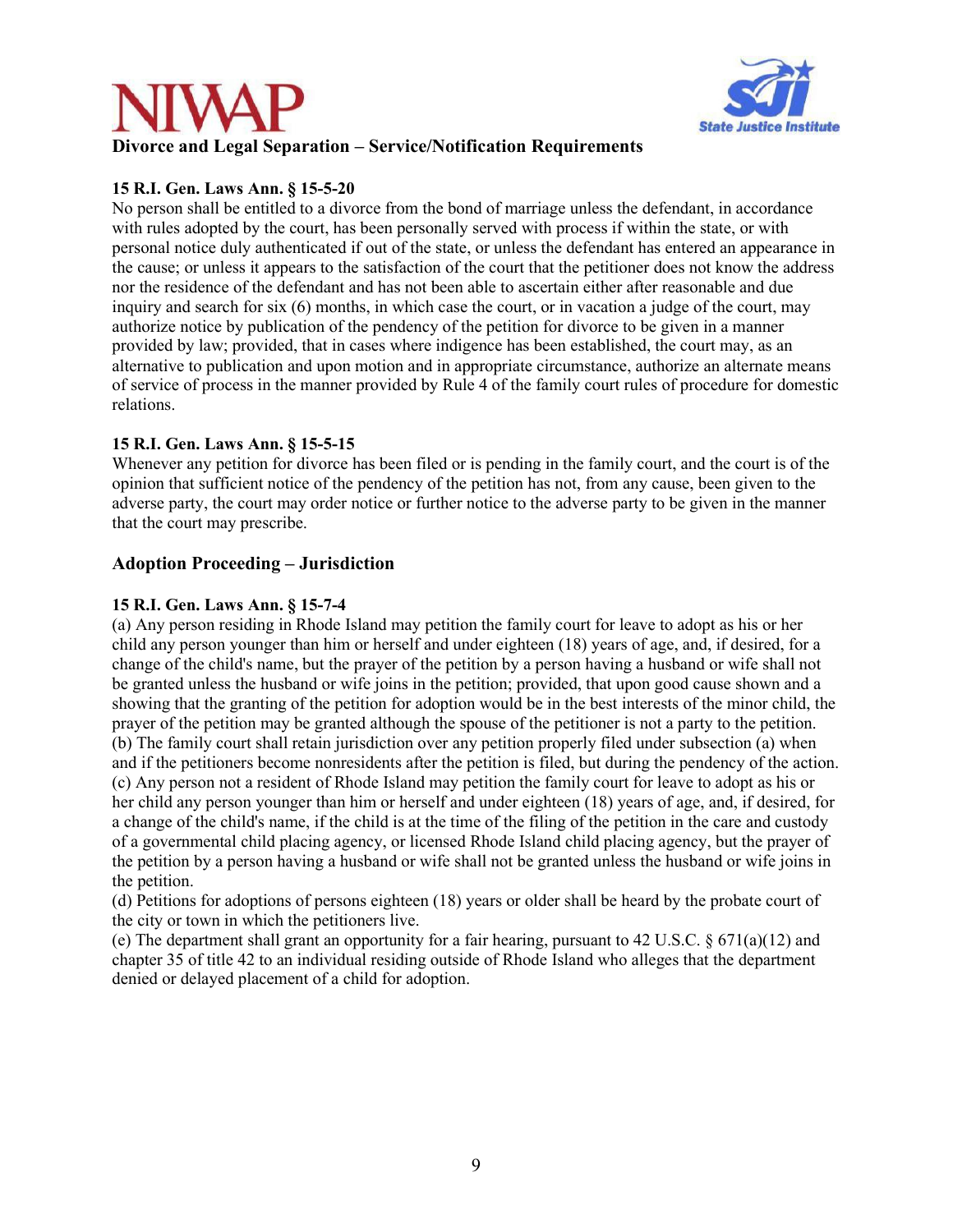



# **15 R.I. Gen. Laws Ann. § 15-7-7.2**

The family court may establish a voluntary mediation program for termination of parental rights. Once established, the court may, with the consent of the parties, refer to mediation all or any portion of a matter relating to termination of parental rights.

# **15 R.I. Gen. Laws Ann. § 15-7-8**

(a) The notice required in § 15-7-7 shall be as follows: If a parent does not consent in writing to the adoption of his or her child, the court shall order a copy of the petition and order that copy to be served on him or her, personally, if found in the state; and if not, notice of the petition for adoption shall be published once in any newspaper that the court directs. Like notice shall also be published whenever a child has no parent living.

(b) Whenever a parent is confined in any asylum, hospital, or institution for mental illness, whether the asylum, hospital, or institution is situated within or out of the state, the court shall order a copy of the petition and order that copy, subsequently referred to as the notice, to be served on him or her personally, which notice, if to be served within the state, shall be served by an officer authorized by law to serve citations; but if the notice is to be served out of the state, it may be served by any disinterested person, who shall make return, upon oath, that he or she has made service of the notice, the manner in which, the time when, and the place where the service was made; provided, that before any officer or disinterested person makes service of the notice, he or she shall apply to the physician in charge of the asylum, hospital, or institution where the person upon whom the notice to be served is confined, and if the physician shall return, upon oath, on the back of the notice, that in his or her opinion service of the notice upon the person will be injurious to his or her mental health, the officer or person charged with the service shall leave a copy of the notice, with the physician's return, with the keeper of the asylum, hospital, or institution and shall return the notice, with a statement of his or her actions regarding the notice, to the court without further service; and upon return being made in either case, the court, having first appointed a guardian ad litem for the parent, may proceed to act upon the petition and order.

### **15 R.I. Gen. Laws Ann. § 15-7-9**

(a) When a petition concerning the adoption or termination of parental rights is filed which sets forth that the whereabouts of the parent or parents of the child are unknown, that fact shall be sworn to by the petitioners by affidavit which shall set forth the last contacts with the absent parent and any other information considered pertinent in determining the absent parent's whereabouts.

(b) The court shall review the affidavit and, if it is determined that personal service cannot be effectuated, an order of notice shall be entered directing that notice be given to the parent by publication in any newspaper of general circulation that the court directs; which notice shall be published once and this notice may be combined and placed with other names that the court is attempting to notify.

### **15 R.I. Gen. Laws Ann. § 15-7-26**

(a) If the court, after examination, determines that the natural father has not joined in a petition either for the termination of parental rights or a petition for adoption or has not executed a waiver, then the court shall cause inquiry to be made of the mother, as the court in its discretion shall deem appropriate. (b)(1) If, after the inquiry, the natural father is identified to the satisfaction of the court, he shall be given notice in accordance with § 15-7-8 or in any other manner that the court may direct. Proof of giving the notice shall be filed with the court before a petition for termination of parental rights or a petition for adoption is granted. If the natural father fails to appear, or if appearing fails to claim any rights to the child, the court shall enter an order terminating his rights with reference to the child. If the natural father,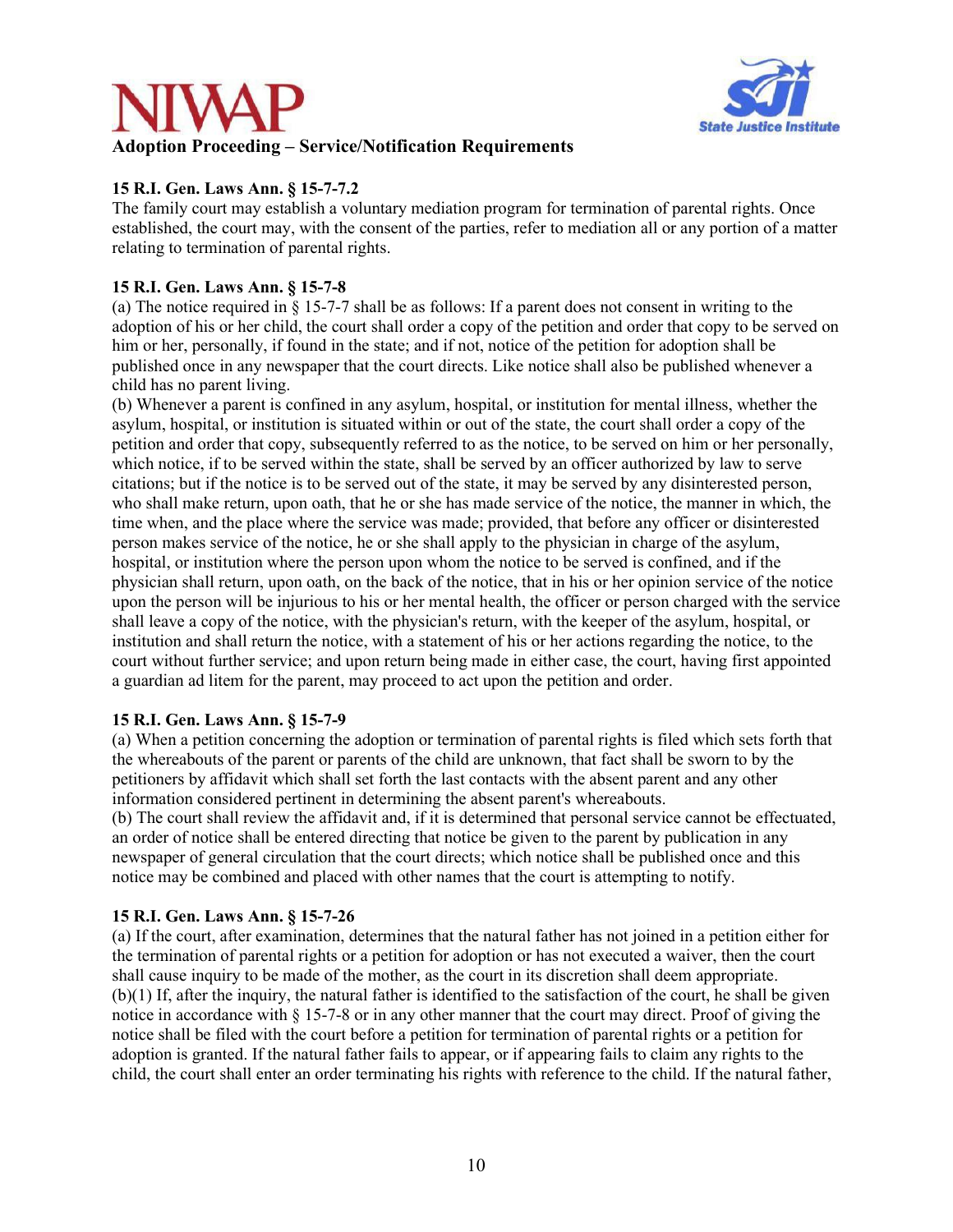



or a man representing himself to be the natural father, claims rights to the child, the court shall proceed to determine his rights.

(2) If, after the inquiry, the court is able to identify the natural father but his whereabouts are unknown, or if the court is unable to identify the natural father, the court, on the basis of all information available, shall determine whether there is a reasonable probability that publication of notice of the proceeding will lead to the ascertainment of his identity or whereabouts. If so, the court may order publication in accordance with § 15-7-9.

### **Domestic Violence – Jurisdiction**

#### **8 R.I. Gen. Laws Ann. § 8-8.1-2**

(a) Proceedings under this chapter shall be filed, heard, and determined in the district court of the division in which the plaintiff resides. Any proceedings under this chapter shall not preclude any other available civil or criminal remedies. A party filing a complaint under this chapter may do so without payment of any filing fee. If the plaintiff has left the residence or household to avoid abuse, he or she may bring the action in the court of previous residence or the court of present residence. There shall be no minimum residence requirements for the bringing of an action under this chapter.

(b) Answers to the summons and complaint shall be made within ten (10) days of service upon the defendant and the action shall take precedence on the calendar. If no answer is filed within the time prescribed, judgment shall enter forthwith.

#### **Domestic Violence– Service/Notification Requirements**

#### **8 R.I. Gen. Laws Ann. § 8-8.1-4.2**

(a) The complaint and any order issued under this chapter shall be personally served upon the defendant by a deputy sheriff or certified constable except as provided in subsections (c), (d), and (f) of this section. Service shall be made without payment of any fee when service is made by a deputy sheriff. At the election of the plaintiff, service pursuant to this subsection may also be made by a certified constable authorized to serve process of the district court pursuant to § 9-5-10.1. The certified constable shall be entitled to receive the fee allowed by law for the service of a district court summons.

(b) Return of service shall be forwarded by the deputy sheriff or certified constable to the clerk of court prior to the date set down for hearing on the complaint. If service has not been made, the deputy sheriff or certified constable shall indicate on the summons the reason therefor and the attempts made to serve the defendant.

(c) At the time the return of service is sent to the clerk of the court, the deputy sheriff or certified constable shall cause a copy of the return of service to be sent to the plaintiff and to the appropriate law enforcement agency.

(d) If, at the time of hearing on the complaint, the court determines that after diligent effort the deputy sheriff or certified constable has been unable to serve the defendant personally, the judge may order an alternate method of service designed to give reasonable notice of the action to the defendant and taking into consideration the plaintiff's ability to afford the means of service ordered. Alternative service shall include, but not be limited to: service by certified and regular mail at defendant's last-known address (excluding the residence that he or she has been ordered to vacate) or place of employment; leaving copies at the

defendant's dwelling or usual place of abode with a person of suitable age and discretion residing therein; or by publication in a newspaper for two (2) consecutive weeks. The court shall set a new date for hearing on the complaint and shall extend the temporary order until that date.

(e) If the defendant appears in person before the court, the necessity for further service is waived and proof of service of that order is not necessary.